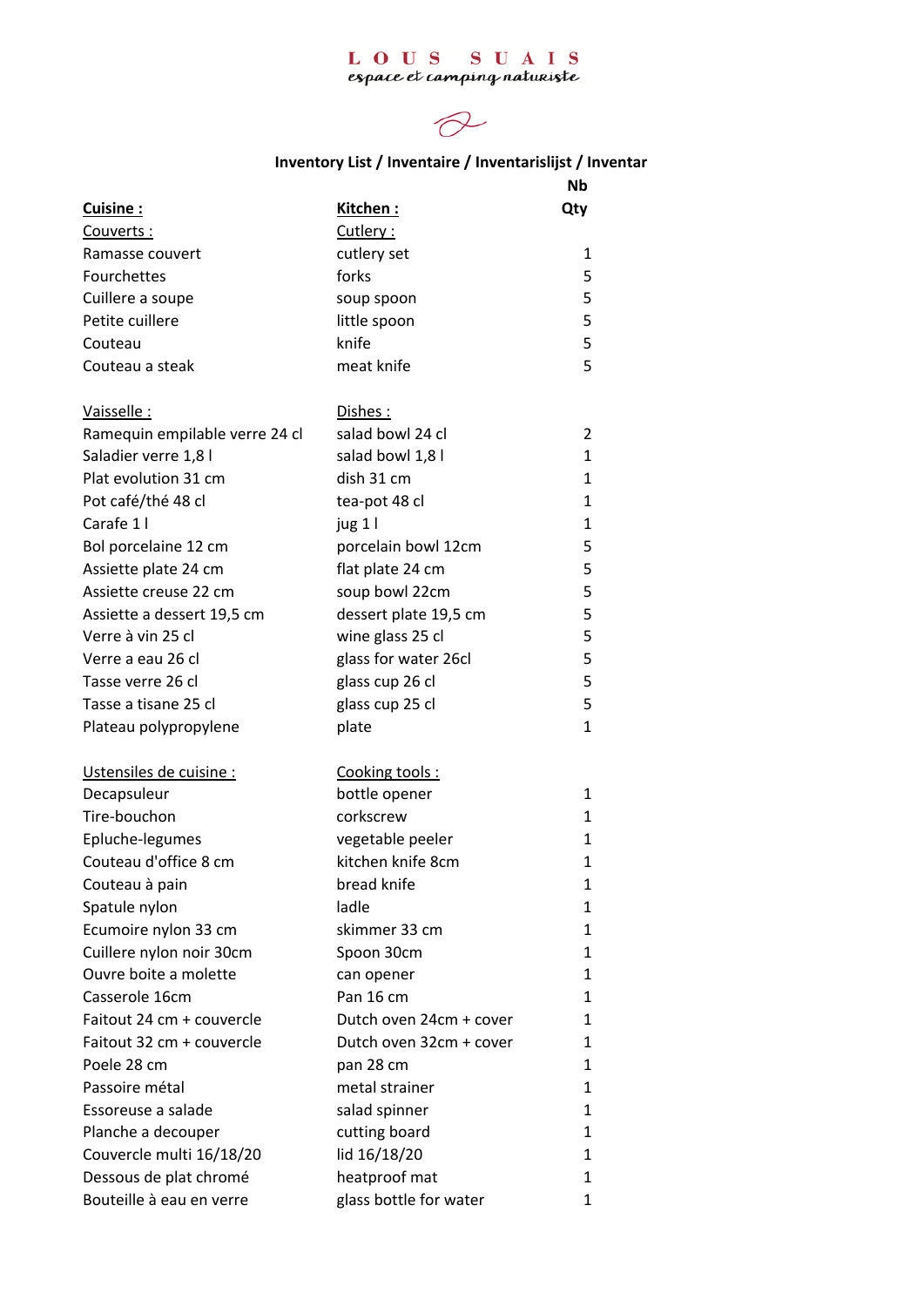|                    |                   | Nb<br>Qty |
|--------------------|-------------------|-----------|
| Pièce principale : | <b>Main room:</b> |           |
| <b>Tapis</b>       | carpet            |           |
| Chaises bois       | chairs            | 5         |
| Table              | table             | 1         |

| Nettoyage:          | Cleaning :       |              |
|---------------------|------------------|--------------|
| Brosse vaisselle    | dish brush       | 1.           |
| Cuvette carrée      | plastic bowl     | 1            |
| Pelle / balayette   | shovel and brush | 1            |
| Poubelle de cuisine | kitchen bin      | 1            |
| Seau                | bucket           | $\mathbf{1}$ |
| <b>Balai</b>        | broom            | 1            |

| Terrasse                       | Terrace                     |   |
|--------------------------------|-----------------------------|---|
| <b>Bouilloire</b>              | electric kettle             | 1 |
| Machine à café                 | coffe machine               | 1 |
| Réchaud 4 feux gaz             | Gas cooker (x4)             | 1 |
| Réfrigérateur avec freezer     | fridge with freezer         | 1 |
| Micro-ondes                    | microwave                   | 1 |
| Meuble haut (92x37x35)         | Cupboard (92x37x35)         | 1 |
| Meuble bas 2 portes (92x60x85) | Cupboard 2 doors (92x60x85) | 1 |
| Meuble bas 1 porte (63x60x85)  | Cupboard 1 door (63x60x85)  | 1 |
| Equipement :                   | Equipment :                 |   |
|                                |                             |   |

Chaise longue and lazy chair and lazy chair and the state of the state of the state of the state of the state of the state of the state of the state of the state of the state of the state of the state of the state of the s